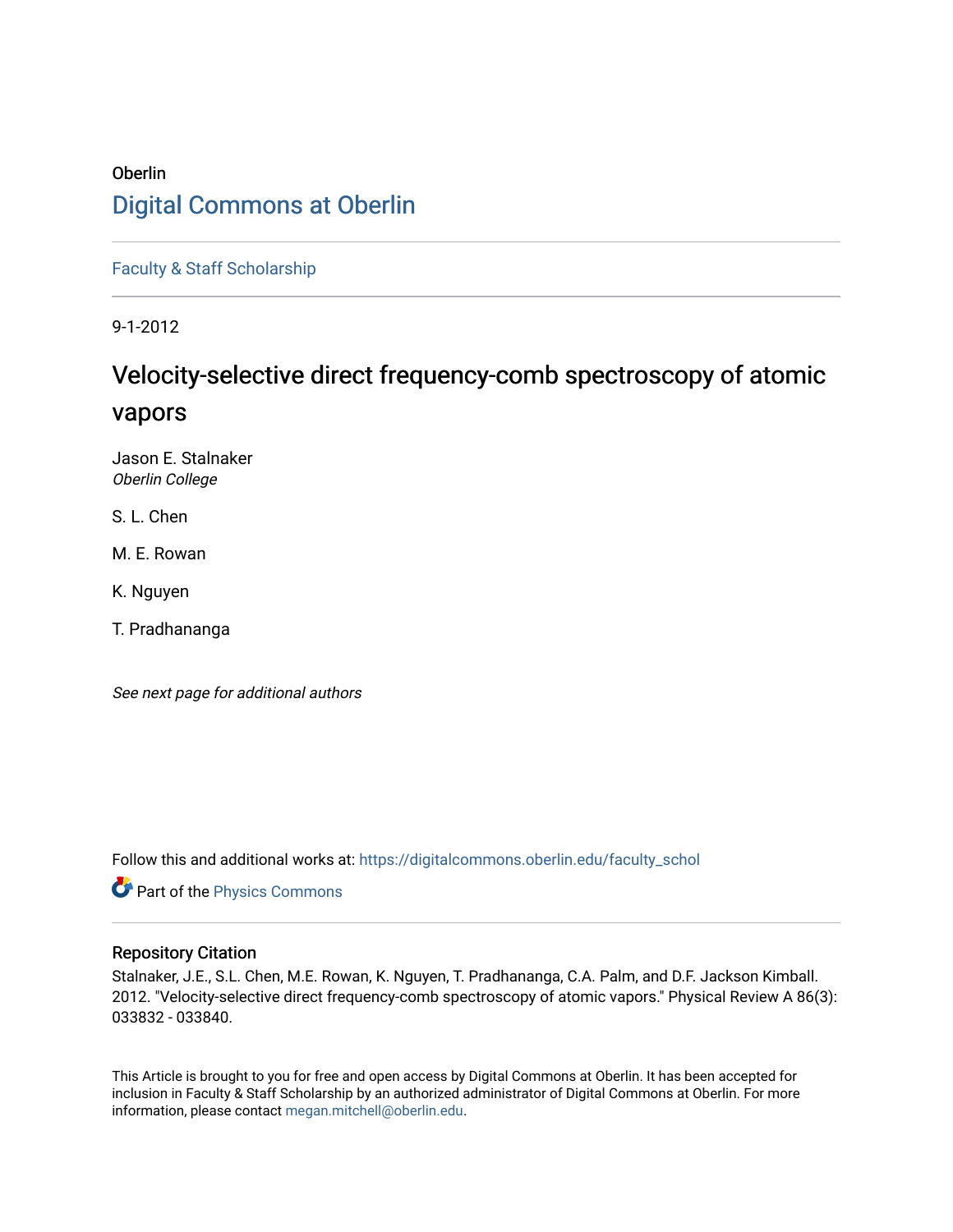## Authors

Jason E. Stalnaker, S. L. Chen, M. E. Rowan, K. Nguyen, T. Pradhananga, C. A. Palm, and Derek F. Jackson Kimball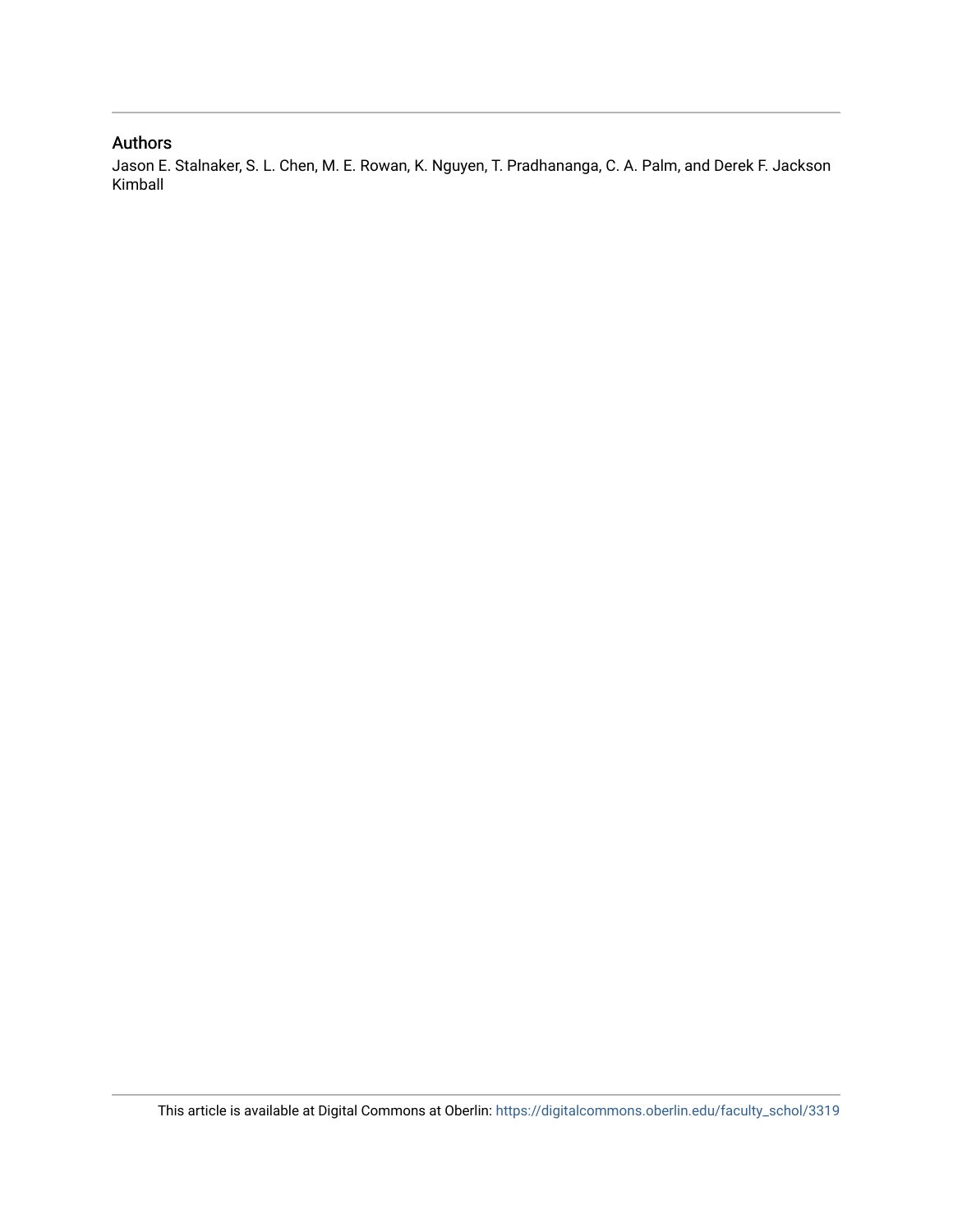#### <span id="page-2-0"></span>**Velocity-selective direct frequency-comb spectroscopy of atomic vapors**

J. E. Stalnaker,\* S. L. Chen, and M. E. Rowan

*Department of Physics and Astronomy, Oberlin College, Oberlin, Ohio 44074, USA*

K. Nguyen

*Department of Physics, San Jose State University, San Jos ´ e, California 95192, USA ´*

T. Pradhananga, C. A. Palm, and D. F. Jackson Kimball†

*Department of Physics, California State University–East Bay, Hayward, California 94542-3084, USA* (Received 5 June 2012; published 24 September 2012)

We present an experimental and theoretical investigation of two-photon direct frequency-comb spectroscopy performed through velocity-selective excitation. In particular, we explore the effect of repetition rate on the  $5S_{1/2} \rightarrow 5D_{3/2,5/2}$  two-photon transitions excited in a rubidium atomic vapor cell. The transitions occur via stepwise excitation through the  $5P_{1/2,3/2}$  states by use of the direct output of an optical frequency comb. Experiments were performed with two different frequency combs, one with a repetition rate of  $\approx$  925 MHz and one with a repetition rate of  $\approx$  250 MHz. The experimental spectra are compared to each other and to a theoretical model.

DOI: [10.1103/PhysRevA.86.033832](http://dx.doi.org/10.1103/PhysRevA.86.033832) PACS number(s): 42*.*62*.*Fi, 32*.*70*.*−n

#### **I. INTRODUCTION**

The use of ultrashort pulses to perform precision spectroscopy has gained increased interest due to the development of phase-stabilized optical frequency combs (see Ref. [\[1\]](#page-10-0) for a review of direct frequency-comb spectroscopy). One of the chief advantages of using the output of an optical frequency comb to directly excite atomic transitions is the spectral versatility afforded by the comb. Stabilized optical frequency combs of the types used here contain  $\sim 10^5$ –10<sup>6</sup> optical frequencies spanning the entire visible spectrum. Thus, the optical frequency comb acts effectively as a large number of cw lasers with frequencies given by

$$
\omega_n = 2\pi (n f_r + f_0), \tag{1}
$$

where *n* is an integer denoting the mode of the comb,  $f_r$  is the repetition rate of the laser, and  $f_0$  is the carrier-envelopeoffset frequency (for a review of frequency combs see, e.g., Ref. [\[2\]](#page-10-0)).

Two-photon direct frequency-comb spectroscopy with a fully stabilized comb was first applied to the study of cold rubidium atoms [\[3–5\]](#page-10-0). In these experiments independent control of  $f_0$  and  $f_r$  was used to explore the effects of resonant enhancement of the two-photon transition rate due to resonance with an intermediate state. Two-photon direct frequency-comb spectroscopy has also been applied to the study of roomtemperature atomic cesium confined to a vapor cell [\[6\]](#page-10-0). In that work, atoms were excited via two-photon excitation through a resonant intermediate state using velocity-selective excitation. That work achieved fractional uncertainties on the order of  $10^{-10}$  and demonstrated the possibility of performing precision direct frequency-comb spectroscopy with an atomic vapor

cell. The application of direct frequency-comb spectroscopy to hot atomic vapors is of particular interest given the simplicity of the atomic source. Vapor cells and heat pipes are readily available sources that can be interchanged easily. The simplicity of such an atomic source, combined with the spectral versatility of the comb opens up a large number of atomic spectra that can be studied via direct frequency-comb spectroscopy. While there has been significant experimental and theoretical progress in understanding direct frequency-comb spectroscopy from both the time-domain  $[3-5]$  and frequencydomain [\[6\]](#page-10-0) perspectives, a detailed analysis of the effect of the Doppler distribution of the atomic source in the context of velocity-selective two-photon excitation has not been presented.

Here, we explore velocity-selective, two-photon excitation both theoretically and experimentally. In particular, we consider the effect of the repetition rate of the comb on the spectra. We identify two different regimes: one in which the repetition rate of the comb is larger than the Doppler width of the resonance corresponding to the first stage of the transition and one in which the repetition rate is smaller than the Doppler width of the resonance of the first stage of the transition. We present data for the  $5S_{1/2} \rightarrow 5P_{1/2} \rightarrow 5D_{3/2}$  and  $5S_{1/2} \rightarrow$  $5P_{3/2} \rightarrow 5D_{3/2,5/2}$  transitions in atomic rubidium taken with two different optical frequency combs with different repetition rates. We compare our results to a model calculation and see how the velocity selection process differs for the two cases. In addition, we explore how the energy of the intermediate state affects the two-photon spectra and explain the qualitative differences in the spectra that arise from excitation through different intermediate states.

#### **II. THEORETICAL CONSIDERATIONS**

#### **A. Velocity selective resonance**

\*jason.stalnaker@oberlin.edu † derek.jacksonkimball@csueastbay.edu

The two-photon transition probability between two states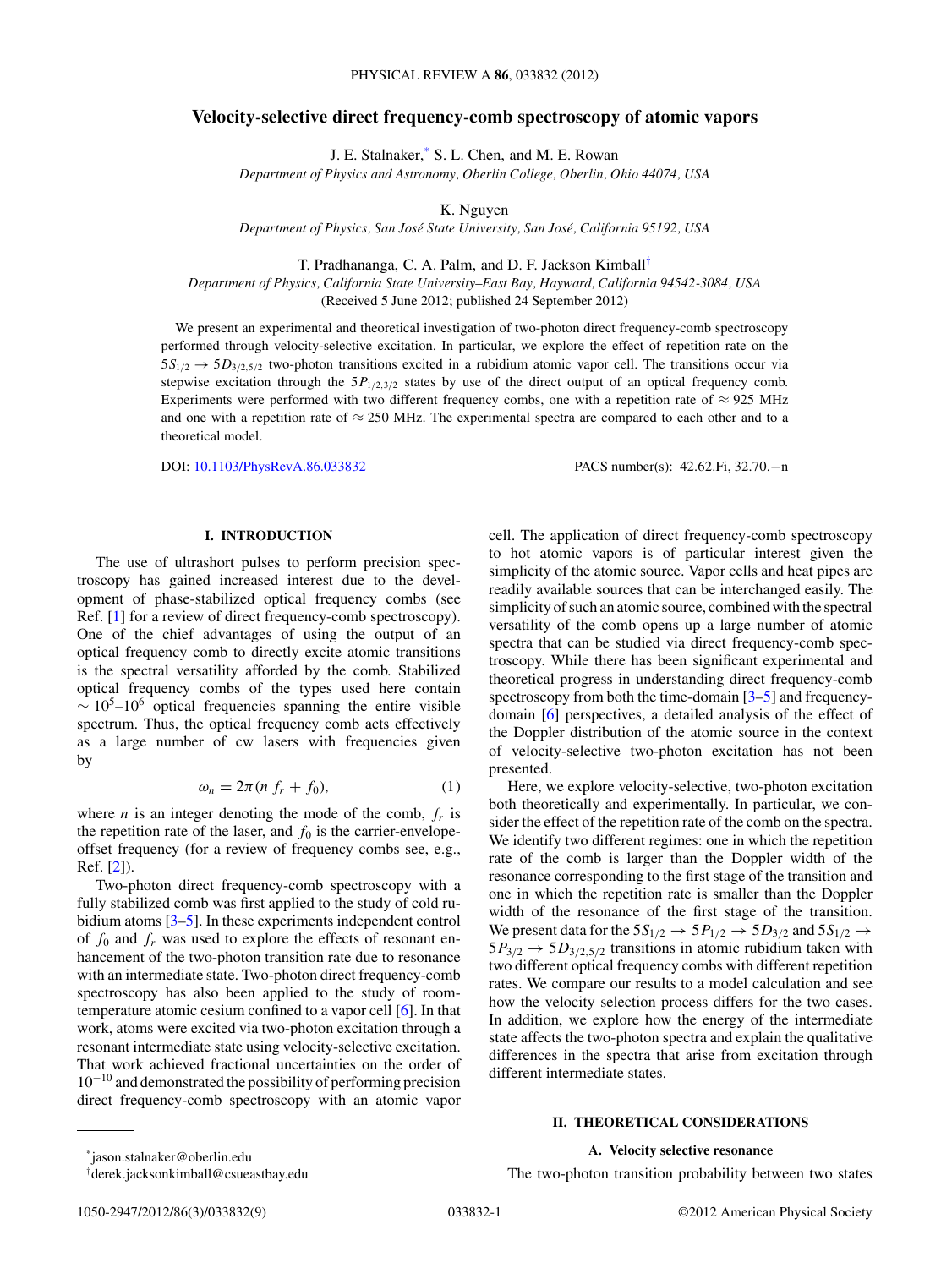<span id="page-3-0"></span> $|g\rangle$  and  $|f\rangle$  is given by [\[7\]](#page-10-0)

$$
W(g, f) = \left(\frac{I_1 I_2}{4 \epsilon_0^2 c^2 \hbar^4}\right)
$$
  
 
$$
\times \frac{\gamma_f}{[\omega_{g:f} - (\omega_1 + \mathbf{k}_1 \cdot \mathbf{v}) - (\omega_2 + \mathbf{k}_2 \cdot \mathbf{v})]^2 + \left(\frac{\gamma_f}{2}\right)^2}
$$
  
 
$$
\times \left| \sum_k \frac{\langle f|\hat{e}_2 \cdot \mathbf{d}|k\rangle \langle k|\hat{e}_1 \cdot \mathbf{d}|g\rangle}{\omega_{g:k} - (\omega_1 + \mathbf{k}_1 \cdot \mathbf{v}) - i\frac{\gamma_k}{2}} \right|^2, \tag{2}
$$

where **v** is the velocity of the atom, **d** is the electric dipole operator,  $\hat{e}_{1(2)}$  is the unit vector along the direction of the polarization for the first (second) laser beam of intensity  $I_{1(2)}$ ,  $\gamma_k$  and  $\gamma_f$  are the homogeneous line widths of the states  $|k\rangle$  and  $|f\rangle$ , respectively, and  $\omega_{g:k}$  and  $\omega_{g:f}$  are the resonant angular frequencies of the transitions  $|g\rangle \rightarrow |k\rangle$  and  $|g\rangle \rightarrow |f\rangle$ , respectively. The sum over *k* includes all possible intermediate states. We have assumed that the laser frequency *ω*<sub>1</sub> is near the single-photon resonance of the  $|g\rangle \rightarrow |k\rangle$ transitions and have neglected the possibility of  $\omega_2$  exciting the first stage of the transition. If we further assume that there is a single intermediate state that is close in energy to  $\omega_1$ we can reduce the sum to a single term consisting of the nearly resonant intermediate state. The maximum transition probability will occur when both the two-photon resonance condition and the single-photon resonance condition are met:

$$
\omega_{g:f} = \omega_1 + \mathbf{k}_1 \cdot \mathbf{v} + \omega_2 + \mathbf{k}_2 \cdot \mathbf{v},\tag{3}
$$

$$
\omega_{g:k} = \omega_1 + \mathbf{k}_1 \cdot \mathbf{v}.\tag{4}
$$

When an optical frequency comb is used to excite an atomic transition, the transition rate must be summed over all of the optical modes in the comb [the frequencies of which are given by Eq.  $(1)$ ]. Resonance will occur if there are any comb modes  $n_1$  and  $n_2$  resulting in frequencies  $\omega_1$  and  $\omega_2$ that simultaneously satisfy Eqs.  $(3)$  and  $(4)$ . If we consider the situation where the comb light is counterpropagated through the atomic sample (so that  $\hat{k}_1 = -\hat{k}_2$ ) we can write the resonance conditions as

$$
\frac{\omega_{g:f}}{2\pi} = (n_1 + n_2) f_r + (n_1 - n_2) \frac{v_x}{c} f_r + 2f_0, \qquad (5)
$$

$$
\frac{\omega_{g:k}}{2\pi} = (n_1 f_r + f_0) \left( 1 + \frac{v_x}{c} \right),\tag{6}
$$

where we have defined the *x* axis to be the direction of propagation of the light and taken  $v_x$  to be the *x* component of the atomic velocity. For a given  $n_1$ ,  $n_2$ , and  $f_0$  there exists a repetition rate *fr*, which will satisfy the above equations for some value of  $v_x$ . If the velocity class corresponding to  $v_x$  that satisfies the resonance conditions is populated in the atomic distribution, there will be resonant excitation to the state  $|f\rangle$ in the atomic sample.

In this work we have investigated this velocity-selective excitation with two different frequency combs having different repetition rates. The first situation we consider is the case where the repetition rate of the comb is larger than the Doppler width of the resonance corresponding to the first stage of the excitation. In this case there will exist, at most, one comb mode  $n_1$  which is resonant with a velocity class present in the atomic sample. As a result, there will be at most a single pair of comb modes  $n_1$  and  $n_2$  that sum up to a total mode number  $n_T = n_1 + n_2$  that satisfy the resonance conditions given by Eqs. (5) and (6) for a velocity class present in the atomic sample. As the repetition rate is scanned the velocity class excited to the first stage of the transition changes as the frequency  $\omega_1$  sweeps over the Doppler broadened transition. Once the velocity class that is excited to the intermediate state  $|k\rangle$  also satisfies the resonance condition for  $\omega_2$  $2\pi(n_2 f_r + f_0)$ , the atoms will be excited to the final state  $|f\rangle$ . This results in a sub-Doppler resonant peak.

If the repetition rate is increased over a large enough range a different pair of comb modes, adding up to  $n'_T = n_1 + n_2 - 1$ will satisfy the resonance requirement and the resonant peak will recur. However, because the velocity class that satisfies the resonant condition will, in general, be different, the relative amplitude of the  $n'_T$  peak may vary greatly as compared to the  $n_T$  peak, reflecting the relative population in the resonant velocity classes. The amount the repetition rate must scan before the spectrum repeats is

$$
\Delta f_r \approx 2\pi \frac{f_r^2}{\omega_{g:f}}.\tag{7}
$$

If the laser beams are exactly counterpropagating throughout the excitation region then the width of the resonance in terms of the repetition rate,  $\delta f_r$ , is approximately the natural line width of the excited state divided by the total mode number:

$$
\delta f_r \approx \frac{\gamma_f}{2\,\pi(n_1+n_2)}.\tag{8}
$$

The second case we consider is that in which the repetition rate of the frequency comb is less than the Doppler width of the resonance corresponding to the first stage of the transition. In this case there are multiple comb modes resonant with the first stage of the transition for different velocity classes. Consequently, there are multiple pairs of comb modes  $(n_1, n_2)$ , having the same total mode number  $n_T = n_1 + n_2$ , that will lead to resonant excitation for different velocity classes. In general, the different velocity classes will be resonant at different repetition rates. The result is a spectrum that has a comblike structure as different pairs of comb modes contribute. Figure  $1(a)$  shows the excitation of the different velocity classes to the intermediate and final states for three different values of the repetition rate. The resonant repetition rate, *fr,*0, is the repetition rate at which the largest number of atoms are excited to the final state. This corresponds to excitation of a velocity class that is near zero. There are additional resonances when the repetition rate is below (above) the resonance value, leading to excitation of velocity classes that have negative (positive) velocity along the propagation direction of the laser beam that excites the first stage of the transition.

The case where the repetition rate of the comb is less than the Doppler width of the first stage of the transition exhibits a significant change if the energy of the intermediate state is nearly halfway between the final and ground states' energy difference. This is the case for the  $5S_{1/2} \rightarrow 5P_{3/2} \rightarrow 5D_{5/2}$ transition in rubidium, where the intermediate state is only 1.5 THz from the midpoint of the ground-to-final-state energy separation. In this case, the different velocity classes satisfy the resonance conditions at nearly the same repetition rates. This can be understood by noting that the Doppler shift is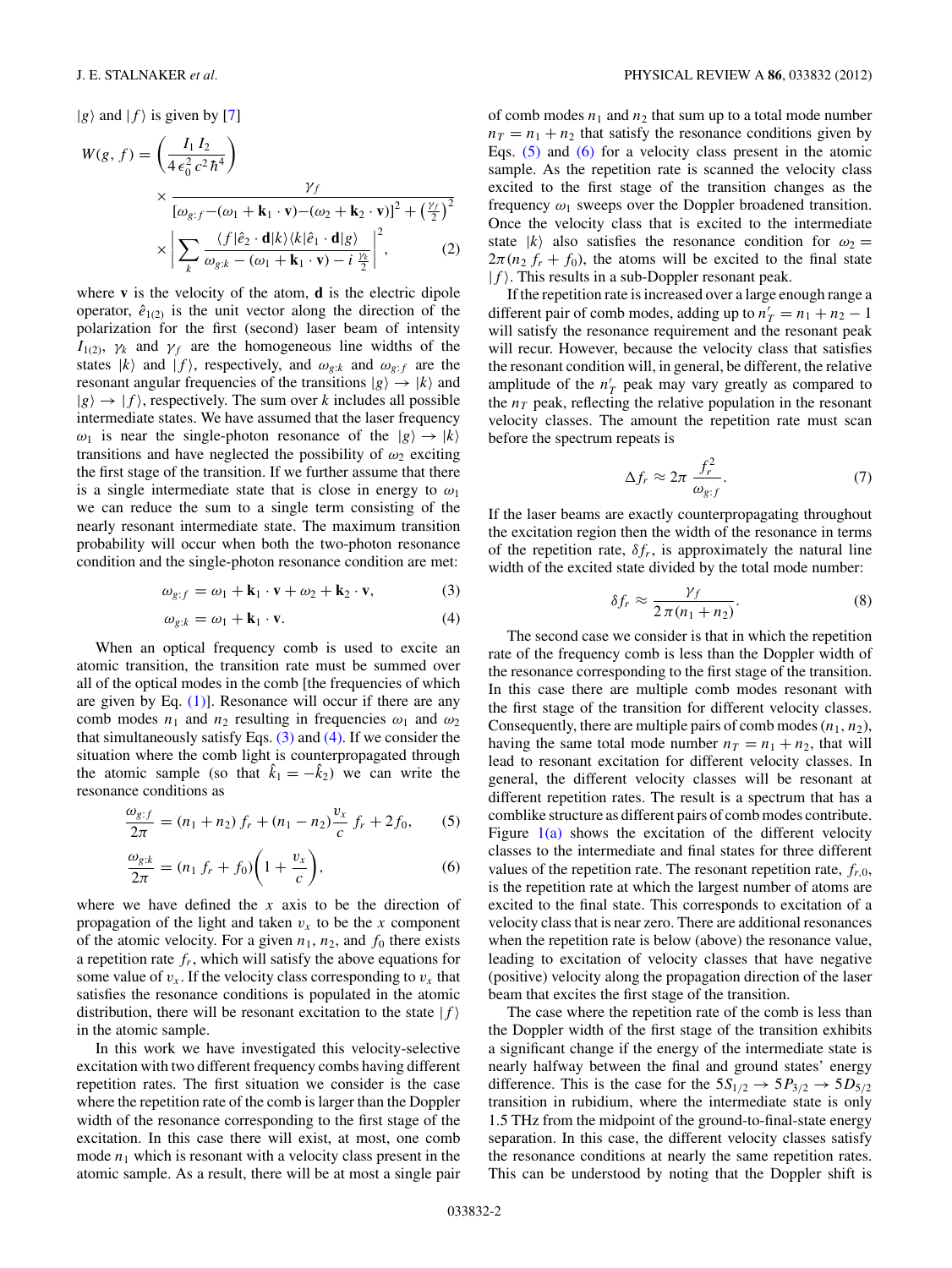<span id="page-4-0"></span>

FIG. 1. (Color online) Population of the intermediate state and excited state as a function of velocity for three different values of the repetition rate. The bottom trace shows the ground-state velocity distribution for a rubidium vapor cell at a temperature of  $T =$ 373 K. As the repetition rate is varied the velocity classes excited to the intermediate state move through the distribution. When the repetition rate satisfies the resonant condition for a given  $(n_1, n_2)$  and for a specific velocity class atoms are excited to the final state. (a) Shows the case where the resonant repetition rate is different for the different mode pairs and velocity classes, leading to multiple peaks in the spectrum. The calculation is based on a three-level model where the frequencies of the intermediate and final states correspond to the frequencies of the  $5D_{3/2}$  state excited through the  $5P_{1/2}$  state. (b) Shows the case where the intermediate state is close to the halfway point of the energy between the ground and final states. In this case, the resonant repetition rate will be the same for the different velocity classes and different mode numbers that have the same  $n_T = n_1 + n_2$ . The frequencies used in the calculation correspond to the frequencies of the  $5D_{5/2}$  state excited through the  $5P_{3/2}$  state. The parameters used for the comb light correspond to those used in the experiment with the smaller repetition rate frequency comb ( $f_r \approx 250$  MHz).

wavelength dependent. As a result, the apparent spacing of comb modes in "velocity space" is similar if the wavelengths for the first and second stages of the transition are similar and are different for the two stages if the wavelengths are different. In the case of where the wavelengths are similar the spectrum is significantly simpler than the more general case described above and there is no comblike structure in the spectrum. This situation is illustrated in Fig.  $1(b)$ , where the energy levels were based on the  $5S_{1/2} \rightarrow 5P_{3/2} \rightarrow 5D_{5/2}$  transition in rubidium. The resonant peak contains contributions from multiple velocity classes that are simultaneously excited. Figure 2 shows the calculated fluorescence spectra as the repetition rate is scanned for the three-level model both for the case where the energy of the intermediate state is nearly half that of the two-photon energy (1.5 THz away) and for the case where the intermediate state is not close to half of the two-photon energy (7.5 THz away). These values correspond to the  $5S_{1/2} \rightarrow 5P_{3/2} \rightarrow 5D_{5/2}$  and  $5S_{1/2} \rightarrow 5P_{1/2} \rightarrow 5D_{3/2}$ transitions, respectively.



FIG. 2. Calculated fluorescence spectra for a three-level system. The top plot shows the calculated spectrum for the situation where the intermediate state is close to half of the two-photon transition energy (1.5 THz from the midpoint). The energies used correspond to those of the  $5S_{1/2} \rightarrow 5P_{3/2} \rightarrow 5D_{5/2}$  transition. The different velocity classes are all resonant near the same repetition rate, resulting in a single peak, consisting of unresolved contributions from different velocity classes. The bottom plot shows the calculated spectrum for the situation where the intermediate state is far from the midpoint of the two-photon transition energy (7.5 THz from the midpoint). The energies used correspond to those of the  $5S_{1/2} \rightarrow 5P_{1/2} \rightarrow 5D_{3/2}$ transition. The parameters used for the comb light correspond to those used in the experiment with the small repetition rate frequency comb ( $f_r \approx 250$  MHz).

This dependence of the character of the spectrum on the intermediate state energy can be understood by considering two pairs of modes  $(n_1, n_2)$  and  $(n'_1, n'_2) = (n_1 + 1, n_2 - 1)$ that sum up to the same total mode number  $n<sub>T</sub>$ . We suppose that  $f_r$  is the resonant repetition rate for a velocity class  $v_x$  with mode numbers  $(n_1, n_2)$  and  $f'_r$  is the resonant repetition rate for a different velocity class  $v'_x$  excited by frequencies with mode numbers  $(n'_1, n'_2)$ . The condition that the two resonant peaks overlap is that  $\Delta f_r = f'_r - f_r < \frac{\gamma_f}{2\pi n_r}$ . Solving the resonance conditions [Eqs.  $(5)$  and  $(6)$ ] gives

$$
\Delta f_r \approx \left(\frac{n_1 - n_2}{n_1 n_2}\right) \frac{f_r}{2},\tag{9}
$$

where we have kept only terms first order in  $\Delta f_r$  and have assumed  $f_r \gg f_0$  for simplicity. In the case of the excitation of the  $5S_{1/2} \rightarrow 5P_{3/2} \rightarrow 5D_{5/2}$  transition with a comb that has  $f_r \approx 250$  MHz we have  $n_1 \approx 1.536 \times 10^6$  and  $n_2 \approx 1.544 \times 10^6$ , giving  $\Delta f_r \approx 0.4$  Hz. This is smaller than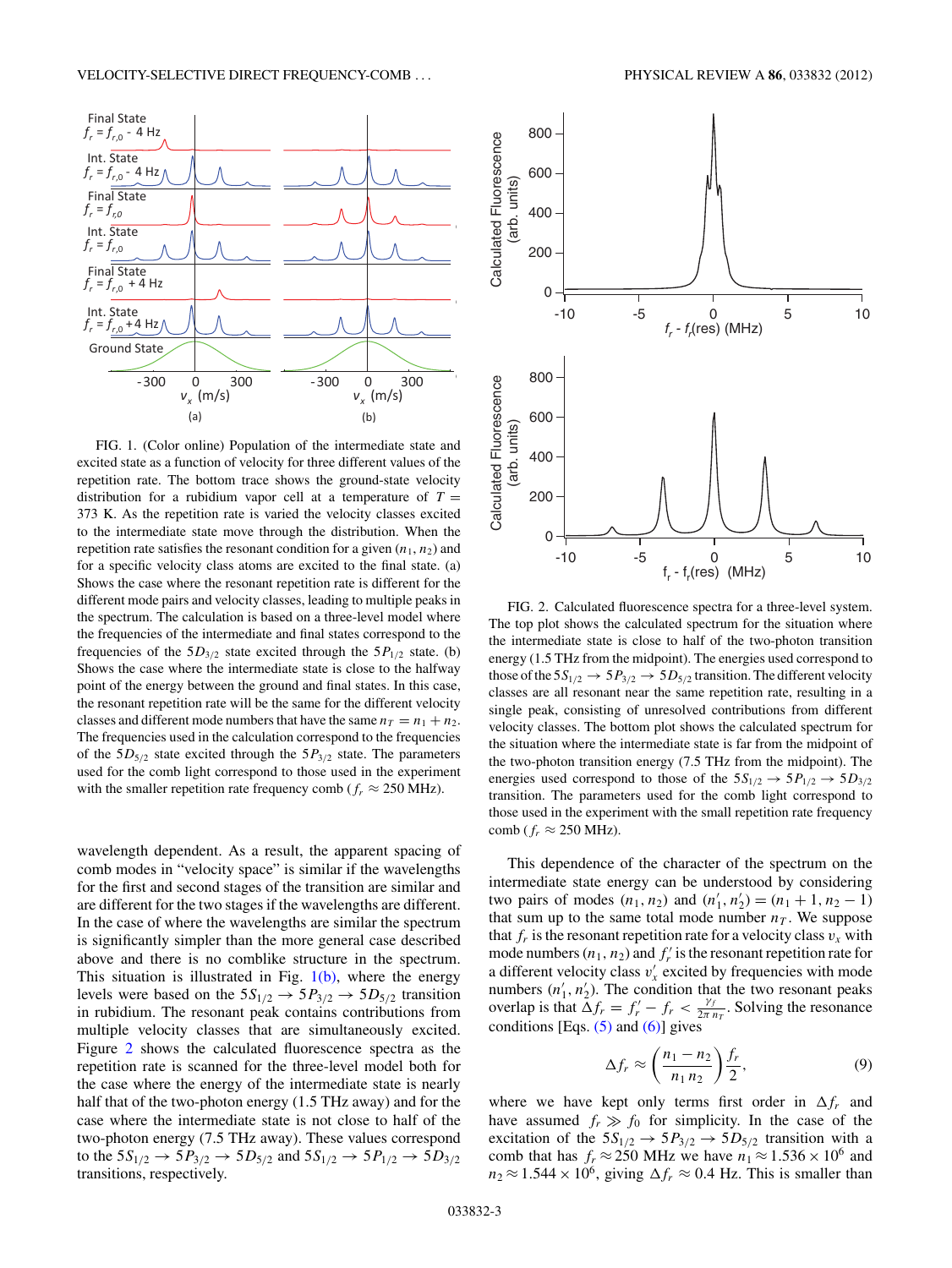the resonant line width of  $\delta f_r \approx 0.9$  MHz, where we have used  $\frac{\gamma_f}{2\pi} \approx 3$  MHz for the homogeneous line width of the transition.

#### **B. Two-photon transitions in rubidium**

Figure 3 shows an energy level diagram for the two stable isotopes of rubidium (85Rb abundance 72*.*2% and 87Rb abundance 27*.*8%). The transitions considered here are transitions to the  $5D_{5/2}$  and  $5D_{3/2}$  states through the  $5P_{1/2}$ and  $5P_{3/2}$  intermediate states. The nonzero nuclear spin of both isotopes  $(I = 5/2$  for <sup>85</sup>Rb and  $I = 3/2$  for <sup>87</sup>Rb) result in hyperfine structure for all of the states involved. Thus, there are a number of possible transitions leading to a complex and rich fluorescence spectrum. Including the hyperfine structure, the general two-photon transition rate becomes

$$
W(5S_{1/2}F, 5D_{J''}F'') = \left(\frac{I_1 I_2}{4\epsilon_0^2 c^2 \hbar^4}\right) \left(\frac{1}{2F+1}\right) \frac{\gamma_{5D_{J''}}}{\left[\omega_{5S_{1/2}F;5D_{J''}F''} - (\omega_1 + \mathbf{k}_1 \cdot \mathbf{v}) - (\omega_2 + \mathbf{k}_2 \cdot \mathbf{v})\right]^2 + \left(\frac{\gamma_{5D_{J''}}}{2}\right)^2}
$$
  
 
$$
\times \sum_{M_F, M''_F} \left| \sum_{J', F', M'_F} \frac{\langle 5D_{J''}F''M''_F | \hat{e}_2 \cdot \mathbf{d} | 5P_{J'}F'M'_F \rangle \langle 5P_{J'}F'M'_F | \hat{e}_1 \cdot \mathbf{d} | 5S_{1/2}F M_F \rangle}{\omega_{5S_{1/2}F;5P_{J'}F'} - (\omega_1 + \mathbf{k}_1 \cdot \mathbf{v}) - i\frac{\gamma_{5P_{J'}}}{2}} \right|^2, \tag{10}
$$

where  $M_F$ ,  $M'_F$ , and  $M''_F$  are the projections of the total angular momenta  $F, F',$  and  $F''$  along the axis of quantization,  $\gamma_{nL_J}$  is the homogeneous line width of the state  $|nL_J\rangle$ , and  $\omega_{n} L_J F: n' L'_{J'} F'$  is the resonant angular frequency of the transition  $|n L_J F\rangle \rightarrow |n' L'_{J'} F'\rangle$ . The sum over *J'* runs from  $1/2$  to  $3/2$ , and the *F'* runs over the hyperfine levels of the intermediate state. For given polarizations of the two beams, the Wigner-Eckart theorem can be used to relate the matrix elements to a reduced matrix element that is independent of the magnetic sublevels. The reduced matrix elements in the *F* basis can be related to the reduced matrix elements in the *J* basis using standard angular momentum relations (see, e.g., Ref. [\[8\]](#page-10-0)). Using these relations, the spectra were calculated by inputting known values for the transition



FIG. 3. (Color online) Energy level diagram for Rb showing the relevant energy levels.

frequencies  $[9-12]$  and integrating the transition probability over the velocity distribution. The number of comb modes used for the calculation varied depending on the repetition rate being considered. Typically, 15–20 modes were used in the calculations that were done for the high repetition rate laser ( $f_r \approx 925$  MHz) and 20–25 modes were used for the calculations for the lower repetition rate laser ( $f_r \approx 250 \text{ MHz}$ ).

The calculation also accounted for depletion of the power for the first stage of the transition as the beam propagated through the vapor cell. The two-photon transition rate is proportional to the product of the intensities of the resonant laser fields. As a result it is advantageous to focus the light in order to increase the transition rate. This results in a localized region that provides the largest contribution to the fluorescence signal. However, if the atomic density is large enough, the power resonant with the first stage of the transition can be depleted through absorption before the focused region of excitation. Since the different resonances correspond to excitation of the different velocity classes this power depletion varies for the different resonance peaks. This effect was taken into account in the calculation. For a given resonant velocity class *v*, the number of atoms resonant with the first stage of the transition was calculated using a Voigt profile based on the Doppler distribution and number density derived from the saturated vapor pressure. The depletion of the resonant intensity for the first stage of the transition was then modeled as

$$
I_1 = I_{10} e^{-\sigma_0 \xi n(v)L}, \tag{11}
$$

where  $I_{10}$  is the undepleted intensity,  $\sigma_0$  is the resonant scattering cross section for the transition of interest, *ξ* is the isotopic abundance,  $n(v)$  is the density of atoms in the resonant velocity class, and *L* is an effective scattering length. The effective scattering length was adjusted to provide good qualitative agreement with the experimental data. Power depletion of the light resonant with the second stage of the transition is unlikely to be significant since the population of the intermediate state is much less than the population of the ground state.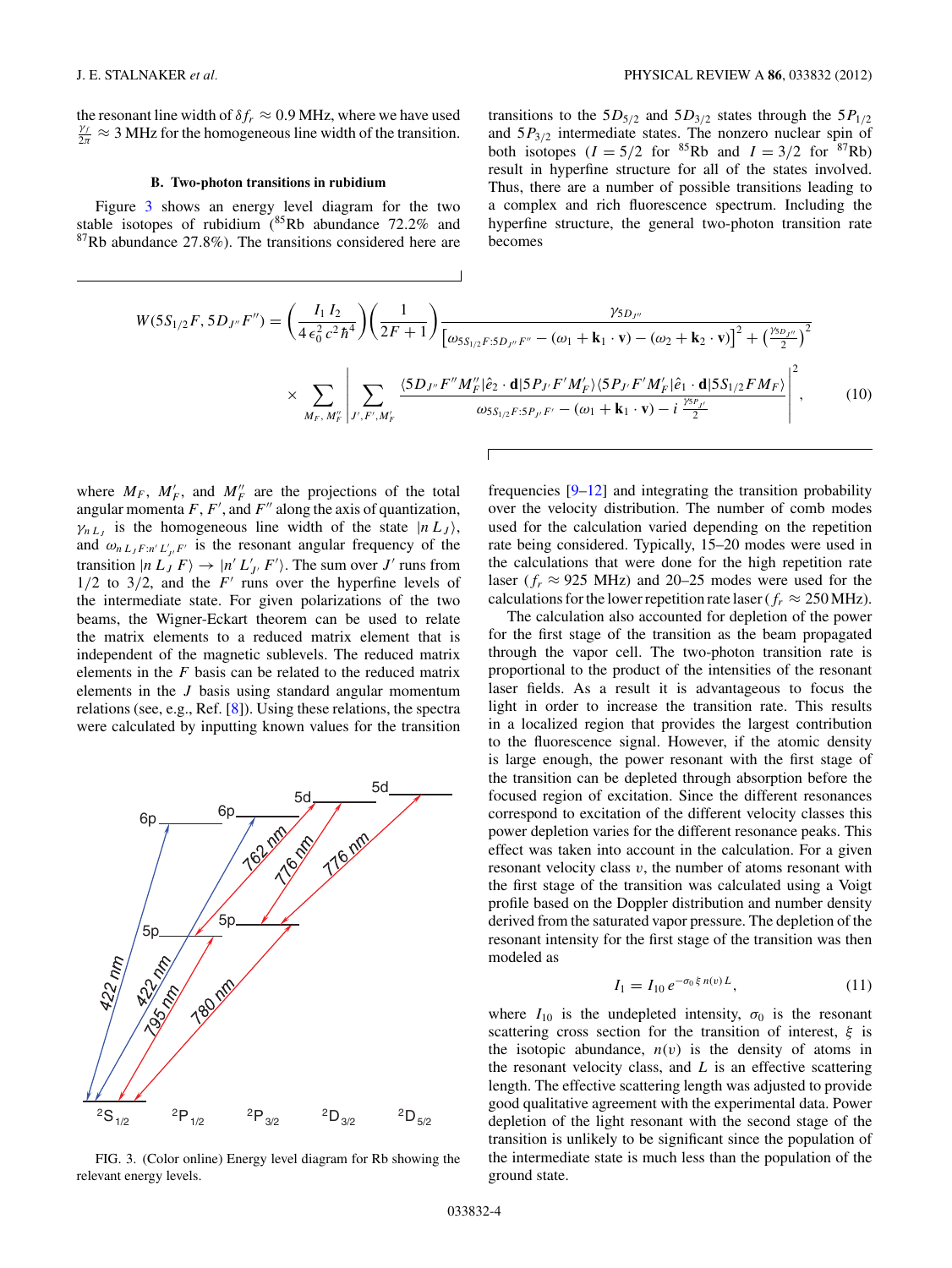#### **III. EXPERIMENTAL SETUP**

Data were collected by use of two different experimental setups. One of them utilized a frequency comb based on a Ti:sapphire laser located at Oberlin College. The other utilized a frequency comb based on a fiber laser located at California State University–East Bay.

#### **A. The Ti:sapphire-comb experiment**

The frequency comb based on the Ti:sapphire mode-locked laser is similar to the "Standard Ti:sapphire" resonators discussed in Ref. [\[13\]](#page-10-0). The mirrors of the cavity consist of two mirrors with a radius of curvature of 30 cm and two plane mirrors. The group-velocity dispersion (GVD) of the curved mirrors is compensated with a net negative group-velocity dispersion of  $-100$  fs<sup>2</sup> over a bandwidth of 620–1050 nm. One of the plane mirrors also has negative group-velocity dispersion of  $-40$  fs<sup>2</sup>. The other plane mirror is 99% reflective and serves as the output coupler. The Ti:sapphire crystal has an absorbance of  $\alpha = 5.65$  at 514 nm and an optical path length of 1.5 mm. The repetition rate of the laser is  $\approx$  925 MHz. The Ti:sapphire resonator is pumped with 5.5 W of light from a diode-pumped frequency-doubled neodymium vanadate laser at 532 nm. The spectral bandwidth of the output of the Ti:sapphire laser is  $\approx 30$  nm, centered at  $\approx 780$  nm with an output power of  $\approx$  550 mW. This light is coupled into  $\approx$  30 cm of a nonlinear photonic crystal fiber with a zero GVD wavelength at 790 nm. The light is spectrally broadened by the fiber to span  $\approx$  500–1100 nm. Approximately 200 mW of light is coupled through the photonic crystal fiber. The output of the fiber is split according to its spectral region by use of a short-pass interference filter. The spectral regions from 500 to 650 nm and from 1000 to 1100 nm are used for the stabilization of the carrier envelope offset frequency  $f_0$ , and the repetition rate  $f_r$  of the optical frequency comb, while the remaining spectral region can be used for spectroscopy.

The carrier envelope offset frequency is detected via the self-referencing technique described in Ref. [\[14\]](#page-10-0). The infrared light near 1060 nm is doubled using a periodically poled lithium niobate crystal with a length of 1 mm that is thermally stabilized to 381 K. The doubled infrared light and the green light that is directly produced in the fiber are filtered by use of an interference filter centered at 530 nm with a pass band of 30 nm and detected with an amplified photodiode with a bandwidth of 1.2 GHz. The interference of the doubled infrared light with the directly generated green light results in a radio-frequency signal at the carrier-envelope offset frequency. The signal-to-noise ratio of  $f_0$  is typically 40 dB in a 300-kHz resolution bandwidth. The carrier-envelope offset frequency is phase locked to a signal generator using standard phase-locking techniques (see, e.g., Ref. [\[15\]](#page-10-0)). The line width [full width at half maximum (FWHM)] of the offset frequency is typically  $\lesssim$  500 kHz. The repetition rate is detected with the same detector that is used to detect  $f_0$ . The output of the photodiode is split and filtered to select the repetition rate. The repetition rate is phase stabilized to a second signal generator using an rf mixer. The signal generators are referenced to a rubidium atomic clock that is steered to the global positioning system (GPS) resulting in a fractional frequency uncertainty of  $\approx 10^{-11}$  in 1 s.

The 650- to–1000-nm light generated from the nonlinear photonic crystal fiber is passed through an interference filter to select the wavelengths of interest. For excitation through the  $5P_{3/2}$  intermediate state the light is passed through an interference filter centered at 780 nm with a 20-nm pass band. For excitation through the  $5P_{1/2}$  state the light is passed through an interference filter that transmitted light from  $\approx$  785–860 nm. This spectral range allows for excitation of the  $5S \rightarrow 5P_{1/2} \rightarrow 5D_{3/2}$  and the  $5S_{1/2} \rightarrow 5P_{3/2} \rightarrow 5D_{3/2,5/2}$ transitions. The light is focused with a 10-cm lens onto a rubidium vapor cell at  $\approx$  328 K. The vapor cell is a cylinder with a 25-mm diameter and a 75-mm length. The light is propagated through the curved wall of the vapor cell. A second lens with a focal length of 10 cm is used to re-collimate the laser beam. The light is retroreflected off a mirror and sent back through the vapor cell. A small fraction of the light is picked off for power monitoring by use of a 8% reflective pellicle beam splitter.

Atoms excited to the 5*D*5*/*<sup>2</sup> state decay via cascade through the  $6P_{1/2,3/2}$  states, emitting light at 420 nm. This fluorescence is detected with a photomultiplier tube with an active area of 0*.*50 cm2. An interference filter centered at 420 nm with a pass band of 20 nm and a short-pass filter at 650 nm are placed in front of the photomultiplier tube to reduce background and scattered light. The photocurrent from the photomultiplier tube is sent to a transimpedance amplifier with a gain of  $10^7$  V/A and a bandwidth of 20 kHz. The output of the amplifier is digitized with an analog-to-digital converter and recorded on a computer. The repetition rate of the optical frequency comb is stepped in 1-Hz intervals over a region of  $\approx 1.5$  kHz and the fluorescence is recorded for  $\approx 1$  s at each frequency step.

#### **B. The fiber-comb experiment**

The frequency comb based on the erbium-doped fiber laser is a commercial system from Menlo Systems GmbH (FC1500-250-WG Optical Frequency Synthesizer) consisting of a femtosecond laser system (M-Comb) with repetition rate  $f_r \approx 250$  MHz whose output is connected via fiber-optic cables to (1) a fast PIN photodiode that detects the fourth harmonic of  $f_r$  (for stabilization and control of  $f_r$ ), (2) an erbium-doped fiber amplifier (M-Phase EDFA) whose output is sent to an  $f - 2f$  interferometer (XPS-WG 1500) used to measure the carrier-envelope offset frequency  $f_0$  (for stabilization and control of  $f_0$ ), and (3) a second erbium-doped fiber amplifier whose output is directed through a secondharmonic generating (SHG) crystal. The output power after the SHG crystal is typically  $\approx 230$  mW centered about 780 nm with a FWHM bandwidth of  $\approx 15$  nm. The laser light is then focused into a photonic crystal fiber (PCF) which spectrally broadens the output to span roughly from 600 to 900 nm. The power after the PCF is typically  $\approx 85$ mW.

The fourth harmonic of  $f_r$  detected by the fast PIN photodiode is mixed with a 980-MHz signal generated by a dielectric resonator oscillator (DRO) to produce a 20-MHz intermediate frequency, which is counted and further mixed with the  $\approx$  20-MHz output of a tunable low-frequency directdigital synthesizer (DDS), which enables adjustment of *fr*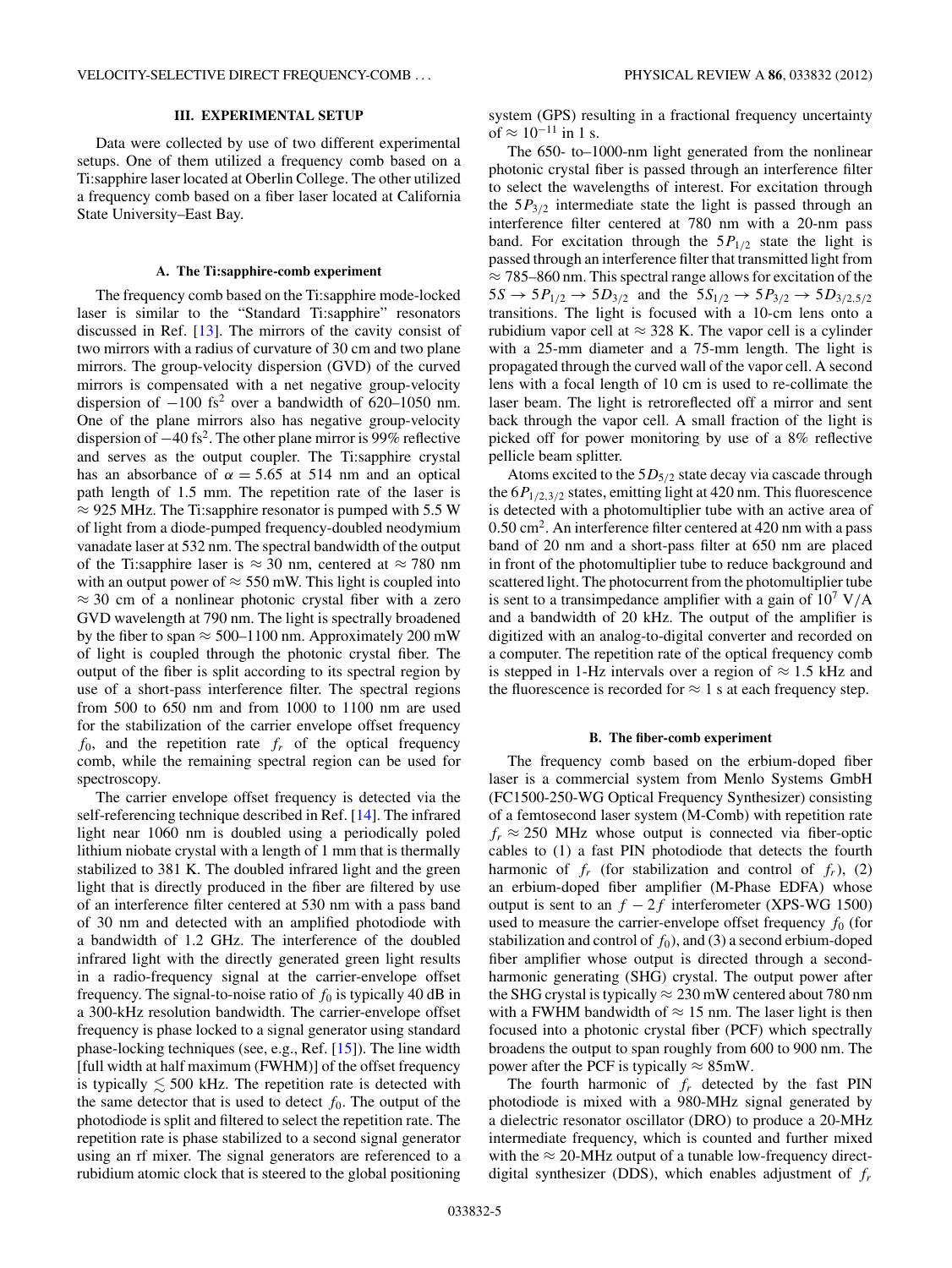<span id="page-7-0"></span>around its nominal value of 250 MHz. The dc signal resulting from the second stage of mixing is used in a feedback loop to lock *fr* by controlling an intracavity piezo in the M-Comb laser. All synthesizers and counters are referenced to a 10-MHz signal from a GPS-disciplined, ultrastable quartz oscillator (TimeTech Reference Generator) with relative stability better than  $5 \times 10^{-12}$  in 1 s.

The offset frequency  $f_0$ , which is tuned to 20 MHz, is counted and fed into a lock-in detector. The latter is referenced to a 20-MHz signal directly generated from the clock signal by frequency doubling. The lock-in detector output signal is used in a feedback loop to lock  $f_0$  by controlling the M-Comb laser pump power. The line width (full width at half maximum) of the carrier-envelope offset frequency is 1 MHz.

The laser light spanning 600–900 nm generated by the PCF is then split into two beams with a 50:50 nonpolarizing beamsplitting cube. The beams pass through 10-nm bandpass interference filters centered near the wavelengths of the transitions of interest. One of the beams (corresponding to the second stage of the two-photon transition of interest) passes through a chopper wheel which modulates the light at  $\approx 250$  Hz. Mirrors direct the two beams so that they are counterpropagating and are focused by antireflection-coated, 10-cm focal length bi-convex lenses at the center of a cylindrical Pyrex cell (25 mm in diameter and 75 mm in length) containing Rb vapor heated to  $\approx$  323 K. The beams enter perpendicular to the flat circular cell windows and counterpropagate along the axis of the cell. The focal point of the beams is at the center of the cell. Fluorescence from the cascade decay of the upper  $5D_{5/2}$  and  $5D_{3/2}$  states at 420 nm is monitored by an amplified photomultiplier tube (ThorLABs PMM01, active area diameter  $= 22$  mm) fitted with an interference filter centered at 420 nm with a 10-nm pass band to reduce background light. The PMT is located to the side of the cell directly viewing the center of the cell where the counterpropagating beams are focused. Approximate alignment of the counterpropagating beams is achieved by directing the two focused beams through 100-  $\mu$ m pinholes without the cell in place. The alignment is subsequently improved by adjusting the position of the lenses to maximize the detected fluorescence signal when  $f_r$  is tuned to a resonant value for the two-photon transition. The output of the amplified PMT is sent to the input of a lock-in amplifier (Signal Recovery model SR7265) referenced to the chopper wheel. The demodulated output of the lock-in amplifier (time constant  $= 2$  s) is recorded as  $f_r$  is stepped in 0.25-Hz increments every 4 s.

#### **IV. RESULTS AND DISCUSSION**

#### **A. The Ti:sapphire comb data and calculations**

The experimental and calculated spectra for the  $5S_{1/2} \rightarrow$  $5P_{1/2} \rightarrow 5D_{3/2}$  and  $5S_{1/2} \rightarrow 5P_{3/2} \rightarrow 5D_{5/2}$  transitions from the Ti:sapphire-comb experiment are shown in Figs. 4 and [5.](#page-8-0) The data in Fig. 4 were taken with an interference filter that had a stronger transmission at 794 nm (resonant wavelength for the  $5S_{1/2} \rightarrow 5P_{1/2}$  transition) than at 780 nm (resonant wavelength for the  $5S \rightarrow 5P_{3/2}$  transition). This results in a spectrum largely consisting of the  $5S_{1/2} \rightarrow 5P_{1/2} \rightarrow 5D_{3/2}$ transitions, with much smaller contributions from the  $5S_{1/2} \rightarrow$ 



FIG. 4. (Color online) Trace (a) is the experimental spectrum taken with the Ti:sapphire comb. Trace (b) shows the calculated fluorescence spectra for the  $5S_{1/2} \rightarrow 5P_{1/2} \rightarrow 5D_{3/2}$  and  $5S_{1/2} \rightarrow$  $5P_{3/2} \rightarrow 5D_{3/2, 5/2}$  transitions. Traces (c) and (d) show the calculation for the  $5S_{1/2} \rightarrow 5P_{1/2} \rightarrow 5D_{3/2}$  transitions for <sup>85</sup>Rb and <sup>87</sup>Rb, respectively. Trace (e) shows the calculation for the  $5S_{1/2} \rightarrow 5P_{3/2} \rightarrow$ 5*D*3*/*2*,*5*/*<sup>2</sup> transition for both isotopes. The amplitude of the transitions through the  $5P_{3/2}$  state relative to the those through the  $5P_{1/2}$  state were adjusted to reflect the differing light intensity transmitted through the filter.

 $5P_{3/2} \rightarrow 5D_{3/2,5/2}$  $5P_{3/2} \rightarrow 5D_{3/2,5/2}$  transitions. The data in Fig. 5 were taken with an interference filter that did not transmit light at 794 nm so that the spectrum consists entirely of the  $5S_{1/2} \rightarrow 5P_{3/2} \rightarrow$ 5*D*3*/*2*,*5*/*<sup>2</sup> transitions. There is excellent agreement in the peak positions for both sets of data. The  $5S_{1/2} \rightarrow 5P_{3/2} \rightarrow 5D_{3/2}$ transitions are much smaller than the  $5S_{1/2} \rightarrow 5P_{3/2} \rightarrow 5D_{5/2}$ transitions due to angular momentum considerations.

The amplitude agreement is reasonable, given the assumptions of the model. We attribute the residual disagreement between the calculated and experimental amplitudes to issues related to the power depletion of the light exciting the first stage of the transition. The calculation includes this effect but assumes that the counterpropagating beams have common focal points which localizes the position at which the atoms are excited. If the focal positions of the two laser beams do not overlap perfectly, the location where the atoms are excited can vary depending on the relative powers of the two beams. This can combine with position-dependent fluorescence detection efficiency and affect the relative amplitudes of resonances from different velocity classes. We note that an effective optical depth of 1.0 cm was used in the calculation, which agrees well with the geometrical size of the cell.

The calculations were done with a transit line width of  $\frac{\gamma_T}{2\pi}$  = 4 MHz. This value is somewhat larger than the estimated line width of  $\frac{\gamma_T}{2\pi}$  = 500 kHz, based on a laser beam diameter of  $\approx 80 \,\mu$ m. We attribute this additional broadening to imperfect overlap in the focal points of the counterpropagating beams.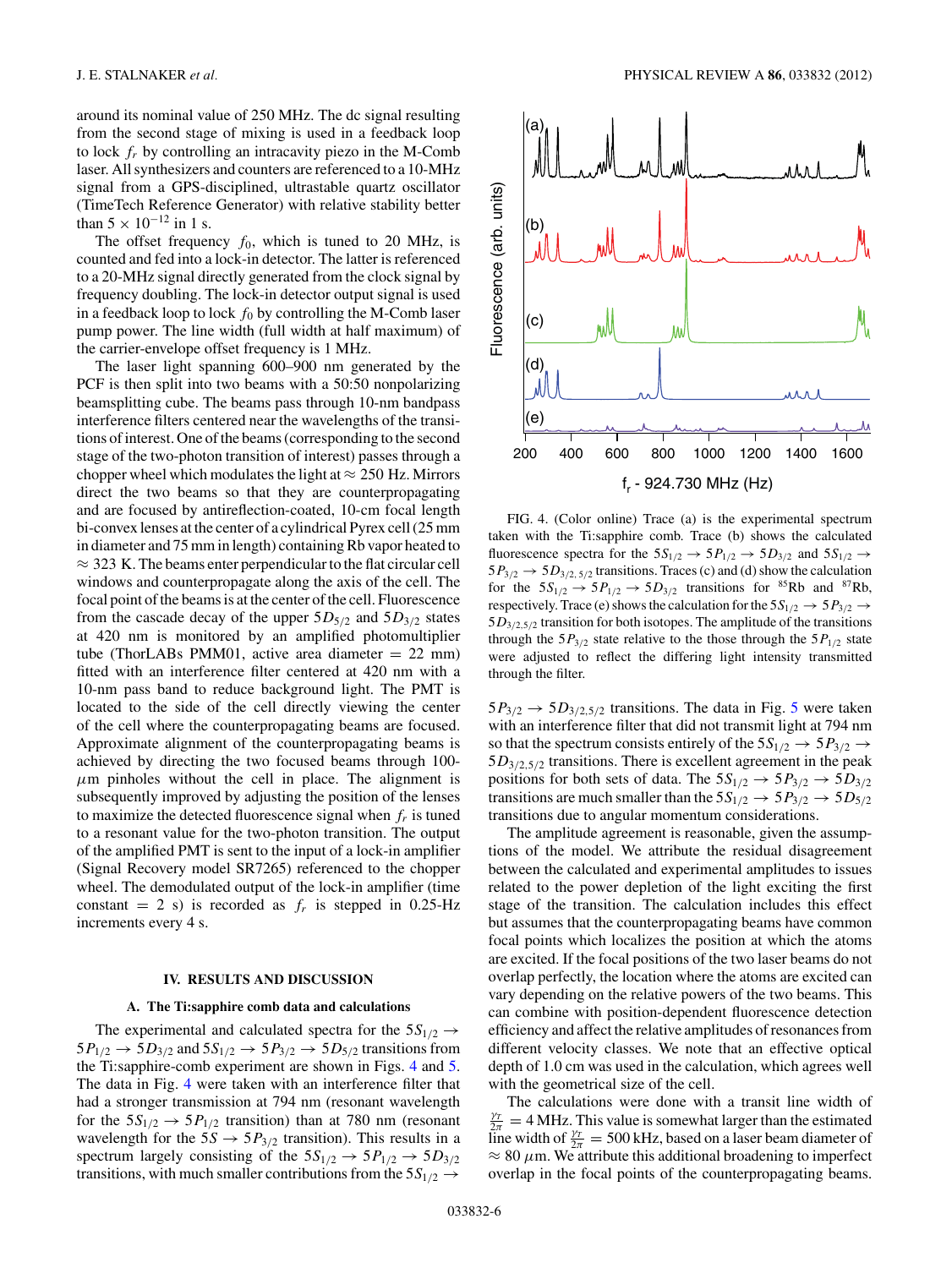<span id="page-8-0"></span>

FIG. 5. (Color online) Trace (a) is the experimental spectrum taken with the Ti:sapphire comb. Trace (b) shows the calculated fluorescence spectra for the  $5S_{1/2} \rightarrow 5P_{3/2} \rightarrow 5D_{5/2}$ . Traces (c) and (d) show the calculation for the  $5S_{1/2} \rightarrow 5P_{3/2} \rightarrow 5D_{5/2}$  transitions for  ${}^{85}Rb$  and  ${}^{87}Rb$ , respectively. Trace (e) shows the calculation for the  $5S_{1/2} \rightarrow 5P_{3/2} \rightarrow 5D_{3/2}$  transition for both isotopes. This transition is nine times weaker due to the relative amplitudes of the reduced matrix elements and is also weighted by the branching ratio to the 6*P* states (38% for the  $5D_{3/2}$  state and 35% for the  $5D_{5/2}$  state based on the calculations of Ref. [\[16\]](#page-10-0)).

If the foci of the two beams do not overlap completely then there will be atoms for which the wave vectors of the two beams are not antiparallel. These atoms will have an additional broadening due to the imperfect cancellation of the Doppler shift. We explored the effect of wave vectors that were slightly misaligned by including a misalignment term in the calculation. The calculation reproduced broadening at the same level we observe in the experiment for values that are consistent with our limits of how well the foci of the two beams overlap. While this effect could be reduced by a more careful adjustment of the foci overlap, the improvement to the resolution of the spectrum would be modest, being limited to  $\approx 1.7$  MHz due to contributions from the natural line width of the transition ( $\approx 0.7$  MHz [\[16\]](#page-10-0)), the laser line width  $(\approx 0.5 \text{ MHz})$ , and the estimated transit line width for the given beam diameter ( $\approx 0.5$  MHz).

The calculations were done assuming linearly polarized light. For the data shown, the polarization of the light was not controlled. However, additional data were taken with linearly polarized light and no differences in the spectra were observed.

Trace (c) of Fig. [4](#page-7-0) shows the calculated spectrum for the  $5S_{1/2} \rightarrow 5P_{1/2} \rightarrow 5D_{3/2}$  transition for <sup>85</sup>Rb. The spectrum consists of three distinct groups. The first group on the left is due to excitation from the  $F = 3 \rightarrow F''$  transitions, while the second grouping corresponds to the  $F = 2 \rightarrow F''$  transitions. The last group at the high end of the spectrum corresponds

again to the excitation of the  $F = 3 \rightarrow F''$  transitions, but with a new total mode number equal to one fewer than the mode number corresponding to the first group. The frequency spacing between the first and third group corresponds to the repetition interval predicted by Eq. [\(7\),](#page-3-0)  $\Delta f_r \approx 1.1$  kHz. The relative amplitudes of the groups, as well as the amplitudes of the peaks within each group, vary significantly due to the different velocity classes that are excited by the different modes of the frequency comb. Such features are also evident in the  $5S_{1/2} \rightarrow 5P_{3/2} \rightarrow 5D_{5/2}$  transitions (Fig. 5).

In both spectra the hyperfine states of the ground and excited states are clearly resolved while the intermediate hyperfine structure is not. This is in contrast to the data in Ref. [\[6\]](#page-10-0) where the transitions through different intermediate states gave distinct peaks. This difference is a result of the relatively close energies of the two resonant photons.

#### **B. The fiber comb data and calculations**

The experimental and calculated spectra for the  $5S_{1/2} \rightarrow$  $5P_{1/2} \rightarrow 5D_{3/2}$  and  $5S_{1/2} \rightarrow 5P_{3/2} \rightarrow 5D_{3/2,5/2}$  transitions from the fiber-comb experiment are shown in Figs. 6 and [7,](#page-9-0) respectively. For the spectra shown in Figs. 6 and [7,](#page-9-0) interference filters with 10-nm bandwidths were employed. These interference filters provided sufficient wavelength selectivity so that in Fig. 6 only excitation through the  $5S_{1/2} \rightarrow 5P_{1/2}$ pathway is observed and in Fig. [7](#page-9-0) only excitation through the  $5S_{1/2} \rightarrow 5P_{3/2}$  is observed.



FIG. 6. (Color online) Trace (a) is the experimental spectrum taken with the fiber comb. Trace (b) shows the calculated fluorescence spectra for the  $5S_{1/2} \rightarrow 5P_{1/2} \rightarrow 5D_{3/2}$  transitions. Traces (c) and (d) show the calculation for the  $5S_{1/2} \rightarrow 5P_{1/2} \rightarrow 5D_{3/2}$  transitions for 85Rb and 87Rb, respectively. Trace (e) shows the calculation for the  $F = 3 \rightarrow F'' = 2$  transition for <sup>85</sup>Rb. Several distinct resonances occur for different mode combinations, each of which have the same total mode number.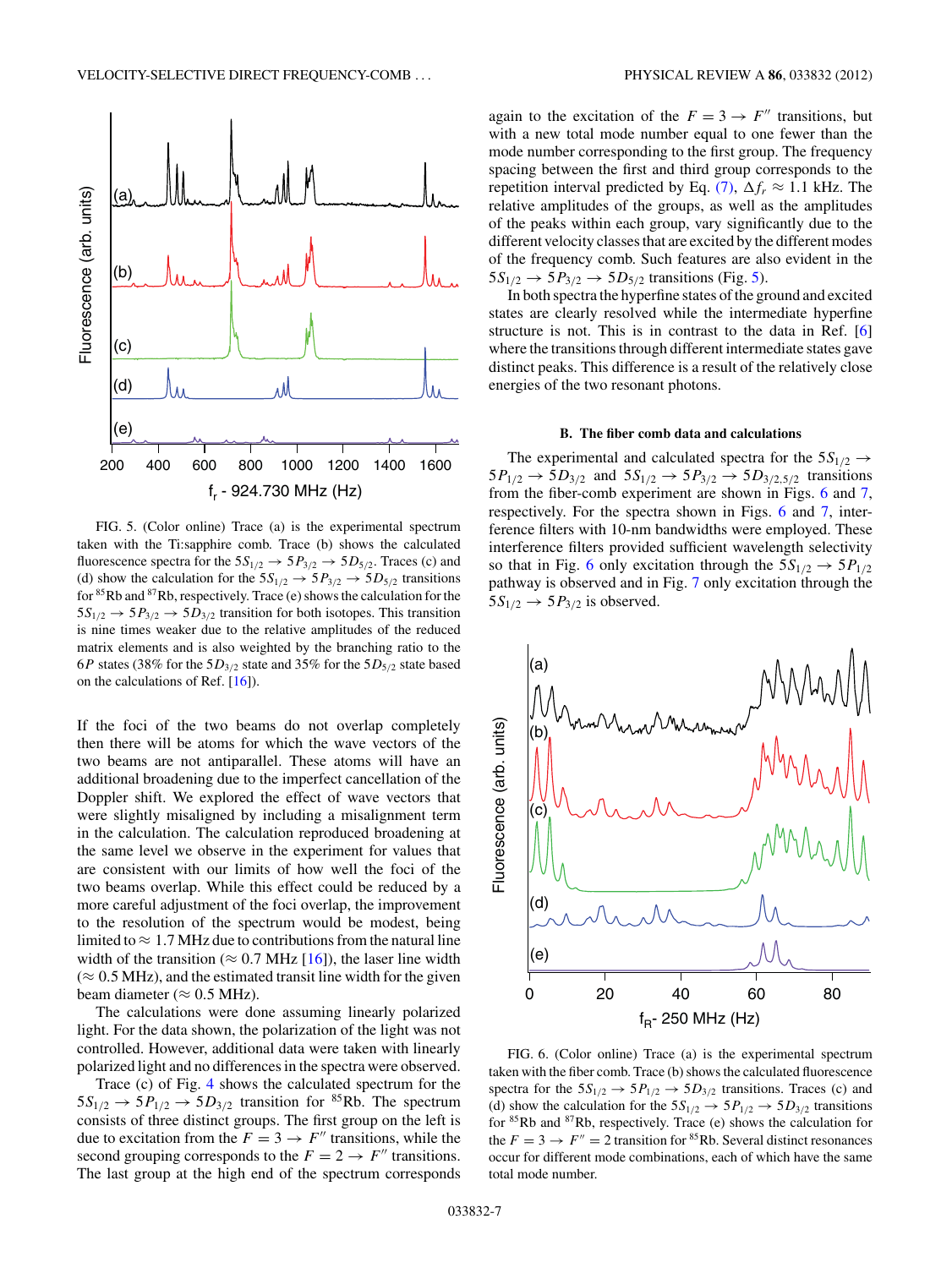<span id="page-9-0"></span>

FIG. 7. (Color online) Trace (a) is the experimental spectrum taken with the fiber comb. Trace (b) shows the calculated fluorescence spectra for the  $5S_{1/2} \rightarrow 5P_{3/2} \rightarrow 5D_{3/2,5/2}$  transitions. Traces (c) and (d) show the calculation for the  $5S_{1/2} \rightarrow 5P_{3/2} \rightarrow 5D_{5/2}$  transitions for 85Rb and 87Rb, respectively. Trace (e) shows the calculation for the  $5S_{1/2} \rightarrow 5P_{3/2} \rightarrow 5D_{3/2}$  transition for both isotopes. This transition is nine times weaker due to the relative amplitudes of the reduced matrix elements and is also weighted by the branching ratio to the 6*P* states (38% for the  $5D_{3/2}$  state and 35% for the  $5D_{5/2}$  state based on the calculations of Ref.  $[16]$ ). Trace (f) shows the calculation for the  $F = 2 \rightarrow F'' = 3$  transition for <sup>85</sup>Rb.

As with the Ti:sapphire-comb experiment, the relative amplitudes of the different resonance peaks differ slightly between the calculated and experimental spectra. The position of the peaks agree well for the  $5S_{1/2} \rightarrow 5P_{3/2} \rightarrow 5D_{5/2}$ spectrum. However, for the  $5S_{1/2} \rightarrow 5P_{1/2} \rightarrow 5D_{3/2}$  spectrum there is some discrepancy at the 0.5-Hz level. We attribute this to the increased overlap and complexity of the spectrum. Shifts in the apparent positions of the transition resonances will occur as a result of the discrepancies in relative amplitudes between the calculated and experimental spectra.

Power depletion of the light corresponding to excitation of the first stage of the transition was not found to improve the agreement between the data and calculation and was not included. This may be a result of a lower atomic density for the data taken with the fiber comb compared to that for the Ti:sapphire comb experiment. The calculations for the  $5S_{1/2} \rightarrow 5P_{1/2} \rightarrow 5D_{3/2}$  transitions were done with a transit line width of  $\frac{\gamma_T}{2\pi} = 2.7$  MHz. Those for the  $5S_{1/2} \rightarrow 5P_{3/2} \rightarrow$  $5D_{5/2}$  transitions were done with a transit line width of  $\frac{\gamma_T}{2\pi}$ 4 MHz. These values are in reasonable agreement with the estimated value based on a laser beam diameter of 15  $\mu$ m, although imperfect overlap of the foci of the counterpropagating laser beams may have contributed additional broadening. As with the Ti:sapphire comb experiment, the line width could be reduced somewhat, in this case by using a larger beam diameter as well as more careful alignment of the foci of the

two laser beams. However, since the fluorescence from the two-photon transition rate depends on the product of the laser light intensities the signal size would be reduced significantly by use of a larger spot size.

The calculations were done assuming linearly polarized light. For the data shown, the polarization of the light was not controlled. However, data were taken with linearly polarized light for the transitions excited through the  $5P_{3/2}$  state and these data did not display any differences from the data where the polarization was not controlled.

For a comb with a repetition rate of 250 MHz, *fr* must be scanned by  $\Delta f_r \approx 80$  Hz in order for a given transition to recur in the spectrum. As can be seen from Eq. [\(7\),](#page-3-0) this is a factor of the ratio of the repetition rates squared smaller than the repetition interval for the Ti:sapphire comb. The widths of the resonance peaks decrease by a single power of the ratio of the repetition rates. As a result, there is more overlap of the peaks arising from different transitions. This is clearly observable in the comparison of  $5S_{1/2} \rightarrow 5P_{3/2} \rightarrow 5D_{5/2}$  transitions for the different combs (Figs. [5](#page-8-0) and 7). However, in the case of the  $5S_{1/2} \rightarrow 5P_{3/2} \rightarrow 5D_{5/2}$  transition the individual peaks are still resolvable in most cases. Trace (f) shows the calculated spectrum for a single hyperfine transition, in this case the  $F = 2 \rightarrow F'' = 3$  for <sup>85</sup>Rb. As expected, there is only one resonant peak in the spectrum for this transition, a result of the near degeneracy of the two photons involved in the transition.

As described above, the situation is quite different for the  $5S_{1/2} \rightarrow 5P_{1/2} \rightarrow 5D_{3/2}$  transitions. Trace (e) of Fig. [6](#page-8-0) shows the calculated spectrum for a single hyperfine transition of <sup>85</sup>Rb ( $F = 3 \rightarrow F'' = 2$ ). There are multiple distinct velocity classes that contribute to the fluorescence signal and the resonance for each velocity class occurs at a different repetition rate. The result is multiple distinct peaks in the fluorescence signal. This results in a significantly more complicated fluorescence spectrum where there are numerous peaks overlapping peaks.

#### **V. CONCLUSIONS**

We have presented a comprehensive investigation of velocity-selective two-photon direct frequency-comb spectroscopy in hot atomic vapors and identified general features that are applicable to future direct frequency-comb spectroscopy experiments. In particular, we have experimentally and theoretically demonstrated the effect of the frequency of the repetition rate relative to the Doppler shift of the first stage of the two-photon transition for a complicated multilevel atom. We have shown that in the case where the Doppler shift is smaller than the repetition rate of the comb the resulting spectrum consists of sub-Doppler resonances due to excitation of a single velocity class. These spectra can be accurately compared to theoretical models and used to extract high-precision measurements of the atomic energy levels. In contrast, if the frequency of the repetition rate of the comb is smaller than the Doppler shift of the first stage of the two-photon transition additional resonances appear in the fluorescence spectra due to excitation of multiple velocity classes. While these additional resonances complicate the spectra, this complication can be eliminated by use of a